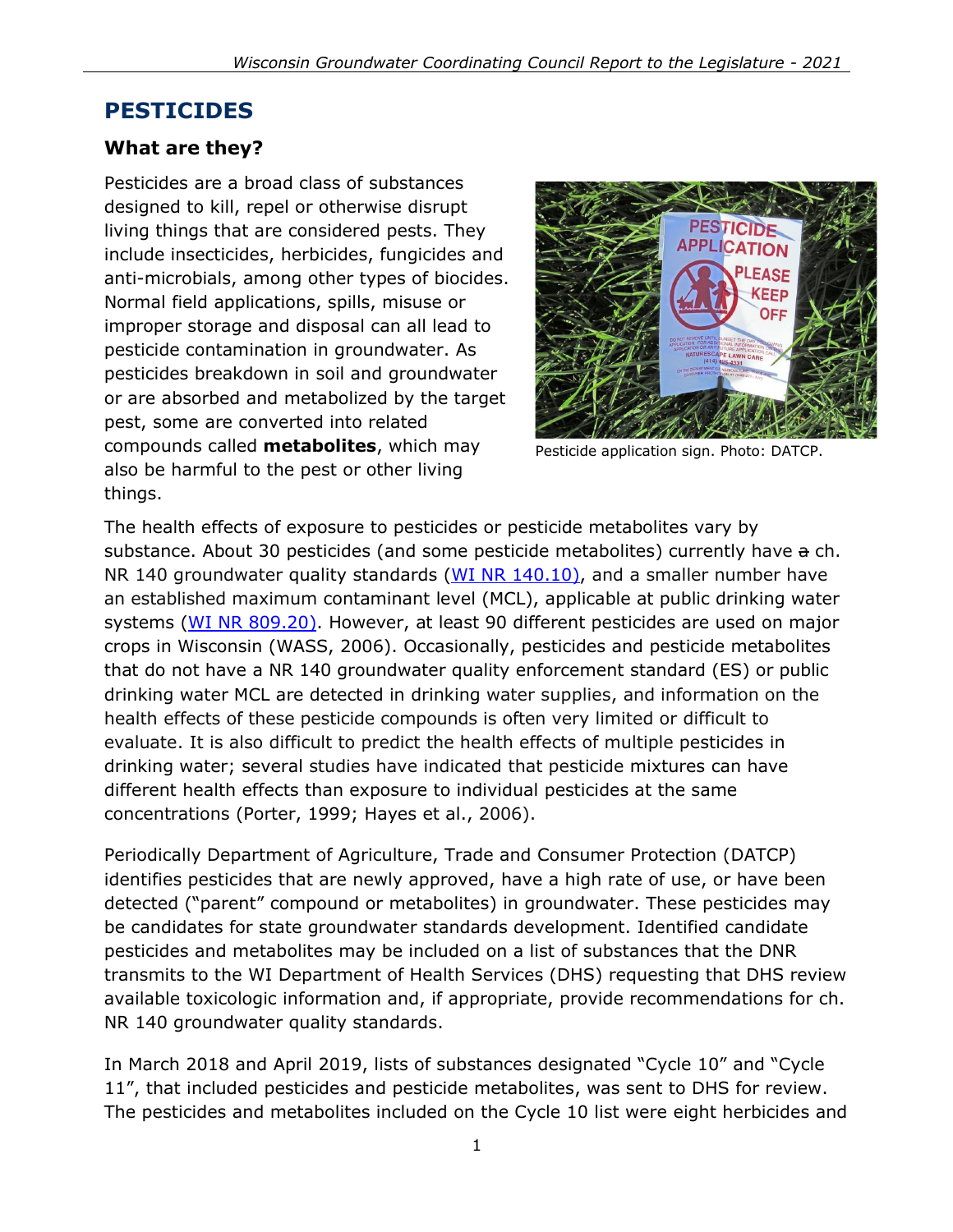herbicide metabolites: Isoxaflutole, Isoxaflutole DKN, Isoxaflutole BA, Glyphosate, Glyphosate AMPA, Thiencarbazone-methyl, Sulfentrazone and Dacthal TPA & MTP degradates, and three neonicotinoid insecticides: Thiamethoxam, Imidacloprid and Clothianidin. The Cycle 11 list included five herbicides: Metalaxyl, Flumetsulam, Fomesafen, Hexazinone, Saflufenacil, and one insecticide, Chlorantraniliprole. DNR has received recommendations from DHS on all 16 pesticide/pesticide metabolite standards (see [https://www.dhs.wisconsin.gov/water/gws.htm\)](https://www.dhs.wisconsin.gov/water/gws.htm), and is currently in the process of formal rulemaking to potentially adopt the DHS recommended standards in ch. NR 140 (see [https://dnr.wi.gov/topic/Groundwater/NR140.html\)](https://dnr.wi.gov/topic/Groundwater/NR140.html).

Commonly detected pesticides and their metabolites which have established groundwater quality or drinking water standards in Wisconsin include atrazine, alachlor, metolachlor, and acetochlor.

Atrazine is an herbicide commonly used on corn. The groundwater quality ES for atrazine and its three chlorinated metabolites is three parts per billion (ppb). The drinking water MCL for atrazine (does not include metabolites) is three ppb. People who drink water containing atrazine in excess of health-based standards over many years could experience problems with their cardiovascular system or reproductive difficulties. A number of epidemiological and animal studies have been conducted evaluating the potential health and environmental impacts from atrazine exposure (Hayes et al., 2002; ATSDR, 2003; Hayes et al., 2003; Hayes et al., 2006; Hayes et al., 2011; Craigin et al., 2011; Agopian et al., 2012; Agopian et al., 2013).

Alachlor is an herbicide used on corn and soybeans. Use of alachlor in Wisconsin has been replaced by other herbicides in the same family (e.g., metolachlor, acetochlor) (NASS, 2015 and 2016), however, its metabolites still linger in groundwater. Both the groundwater quality ES and public drinking water MCL for alachlor are two parts per billion (ppb), and the groundwater quality ES for one of its metabolites, *alachlor ESA*, is 20 ppb. People who drink water containing alachlor in excess of health-based standards over many years could have problems with their eyes, liver, kidneys or spleen, or experience anemia, and may have an increased risk of getting cancer.

Metolachlor is an herbicide used widely on corn and soybeans, and on vegetable crops including peas, snap beans, potatoes and some others. Both the parent and metabolite forms (metolachlor, metolachlor-ESA and metolachlor-OXA) are routinely detected in groundwater and have health-based groundwater quality standards established. The groundwater quality ES for metolachlor is 100 ppb, and the groundwater quality ES for metolachlor-ESA and OXA combined is 1,300 ppb. Although metolachlor and its metabolites are commonly detected in groundwater, the concentrations detected are typically well below their respective ESs.

Acetochlor is an herbicide used for pre-emergent control of weeds in corn. The state groundwater quality ES for acetochlor is seven ppb. A groundwater quality ES of 230 ppb has also been established for the combined acetochlor metabolites, acetochlor ESA and acetochlor OXA. No public water supply MCL has been established for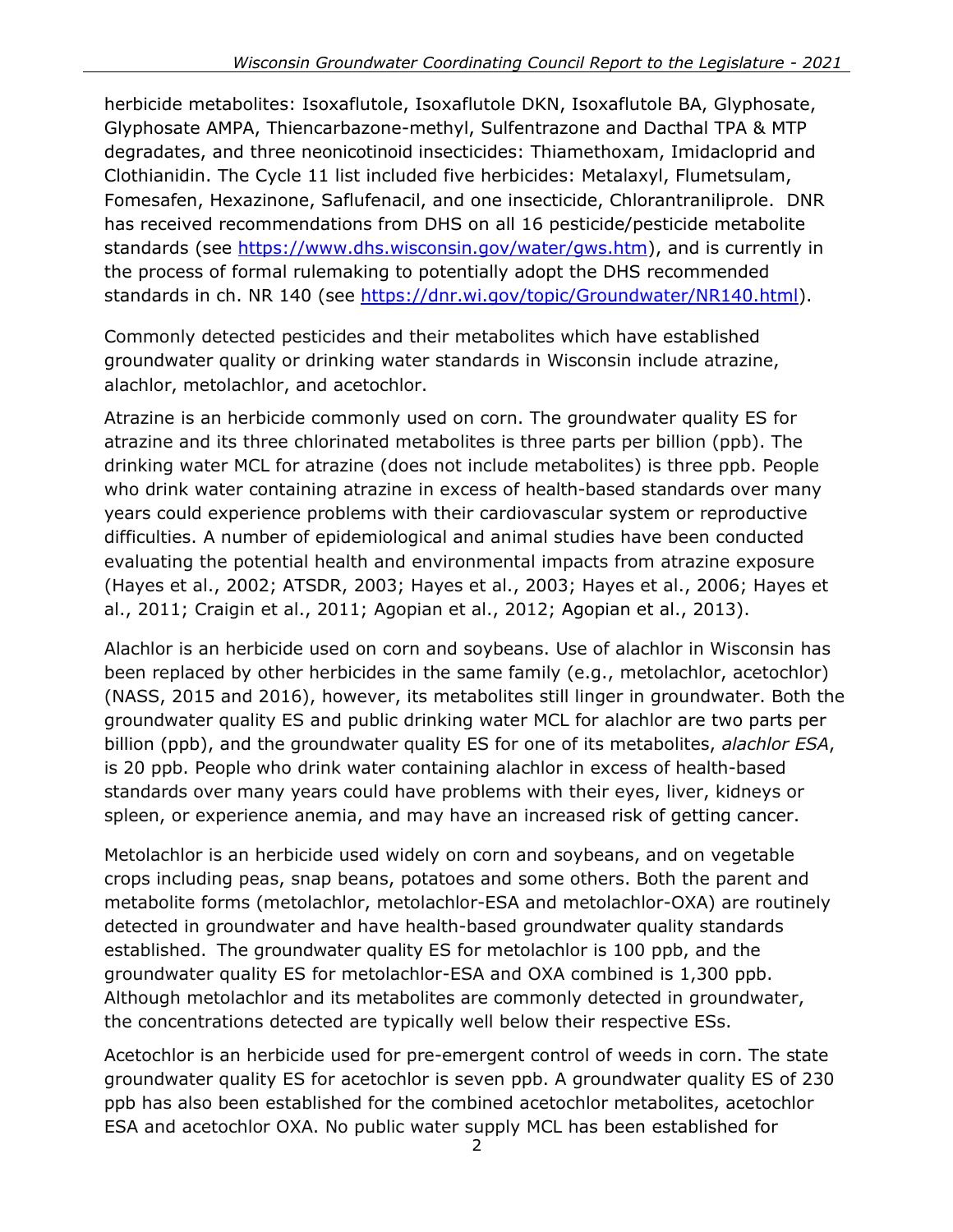acetochlor or its metabolites. Animal studies have shown that oral exposure to acetochlor can produce significant neurological effects (EPA, 2006). Acetochlor has been classified by the EPA as a "suggestive human carcinogen".

## **Occurrence in Wisconsin**

In Wisconsin, the main source of pesticides in groundwater is agricultural herbicide and insecticide applications. For this reason, detection is more common in highly cultivated areas where agriculture is well established, notably in the south central, central and west-central parts of the state.

In 2016, DATCP conducted a statewide statistical survey of agricultural chemicals in groundwater that found an estimated 41.7% of private wells in Wisconsin contained a pesticide or pesticide metabolite, up from 33% of private wells in a similar survey conducted in 2007 (DATCP, 2008) (DATCP, 2017). The primary metabolites of metolachlor and alachlor, metolachlor ESA and alachlor ESA, were the two most commonly detected pesticide products. Atrazine and its metabolites, known collectively as the total chlorinated residues of atrazine (atrazine TCR), were also prevalent and occurred in about 23% of wells. Less than 1% of well samples with atrazine TCR detections had atrazine TCR levels that exceeded the groundwater quality ES of three ppb.

## **GCC Agency Actions**

Serious concerns about pesticide contamination in Wisconsin were first raised in 1980 when aldicarb, a pesticide used on potatoes, was detected in groundwater near Stevens Point. The DNR, DATCP and other agencies responded to concerns by implementing monitoring programs and conducting groundwater surveys, initially testing exclusively for aldicarb, (Rothschild et al., 1982; Kraft 1990) but soon expanding to other pesticides and eventually pesticide metabolites as well (Postle and Brey, 1988). DATCP also developed rules to restrict aldicarb use in areas vulnerable to groundwater contamination.



plane sprays pesticides on a field. Photo: [DATCP.](https://www.flickr.com/photos/widatcp/)

When findings from these sampling surveys in the late 1980s and early 1990s showed that atrazine, a popular corn herbicide, was particularly prevalent in groundwater across the state (LeMasters and Doyle, 1989; Cowell and LeMasters, 1992), special projects were conducted to investigate how and why it reaches groundwater. Notably, researchers funded by the Wisconsin Groundwater Research and Monitoring Program discovered that normal field application of atrazine – not just point spills and misuse – was an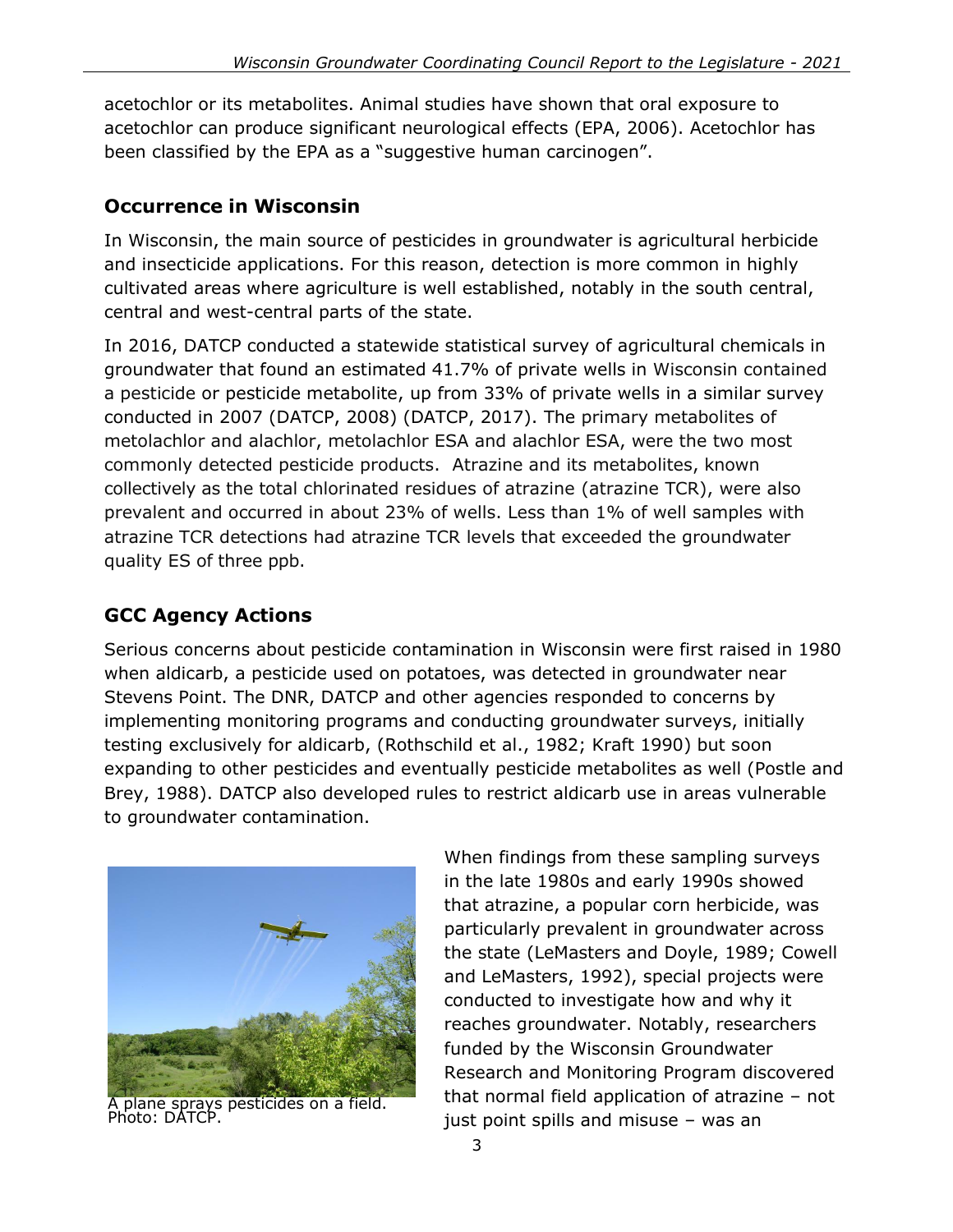important source of atrazine in groundwater (Chesters et al., 1990; Chesters et al. 1991). This knowledge, combined with other findings regarding the roles of soil, geology and agricultural management (Daniel and Wietersen, 1989; Lowery and McSweeney, 1992; Levy and Chesters 1995; Levy et al. 1998), allowed DNR and DATCP to effectively and fairly design both groundwater standards and the atrazine rule, as detailed in [this profile](http://dnr.wi.gov/topic/groundwater/documents/GCC/ProgressPortfolio/NonpointContamination.pdf) on the experience.

Where atrazine use has been prohibited by the atrazine rule, follow-up studies demonstrate there is a clear reduction in atrazine levels, which generally drop below the groundwater standard in 2 - 7 years (DATCP, 2010). Many farmers would like the option to use atrazine in these areas, but they have adapted well to growing corn without it. A 2010 DATCP survey found that the vast majority of farmers in atrazine prohibition areas have not observed a decrease in yield, most believe it is not more difficult to control weeds with other alternatives, and there is an even split in those who think weed control is more vs. less costly without atrazine (DATCP, 2011a). By far, the most popular alternatives to atrazine are glyphosate-containing products such as Roundup. From a groundwater perspective, this is fortunate since glyphosate binds very tightly to soil and thus is generally not considered a groundwater threat. There are concerns, however, that overuse of glyphosate may lead to glyphosate-resistant weeds.

Many sampling programs initiated by DATCP, the DNR and other agencies in the mid-1980s to early 1990s are still ongoing today. The longest running sampling program for pesticides began in 1985 and is designed to evaluate the potential impact of agriculture on groundwater quality by sampling monitoring wells near selected agricultural fields in areas with high groundwater contamination potential. Testing in this program confirms that the metabolites of metolachlor and alachlor are the two most common pesticides products detected in groundwater near the monitoring well sites.

A DATCP review of data from samples it collected statewide from 2008 through 2016 revealed an increased occurrence of detections of neonicotinoid insecticides in samples collected from monitoring wells, irrigation wells, private wells, and surface water samples. DATCP reported detections of the neonicotinoid insecticides clothianidin, imidacloprid and thiamethoxam in samples from monitoring wells, irrigation wells, and private wells tested, with most detections occurring in sandy irrigated vegetable growing areas in the Central Sands region and on terraces of the Wisconsin River Valley (DATCP, 2019). The review also reported that out of 34 streams sampled statewide, multiple



Preparing to sample monitoring wells near an agricultural field. Photo: [DATCP.](https://www.flickr.com/photos/widatcp/)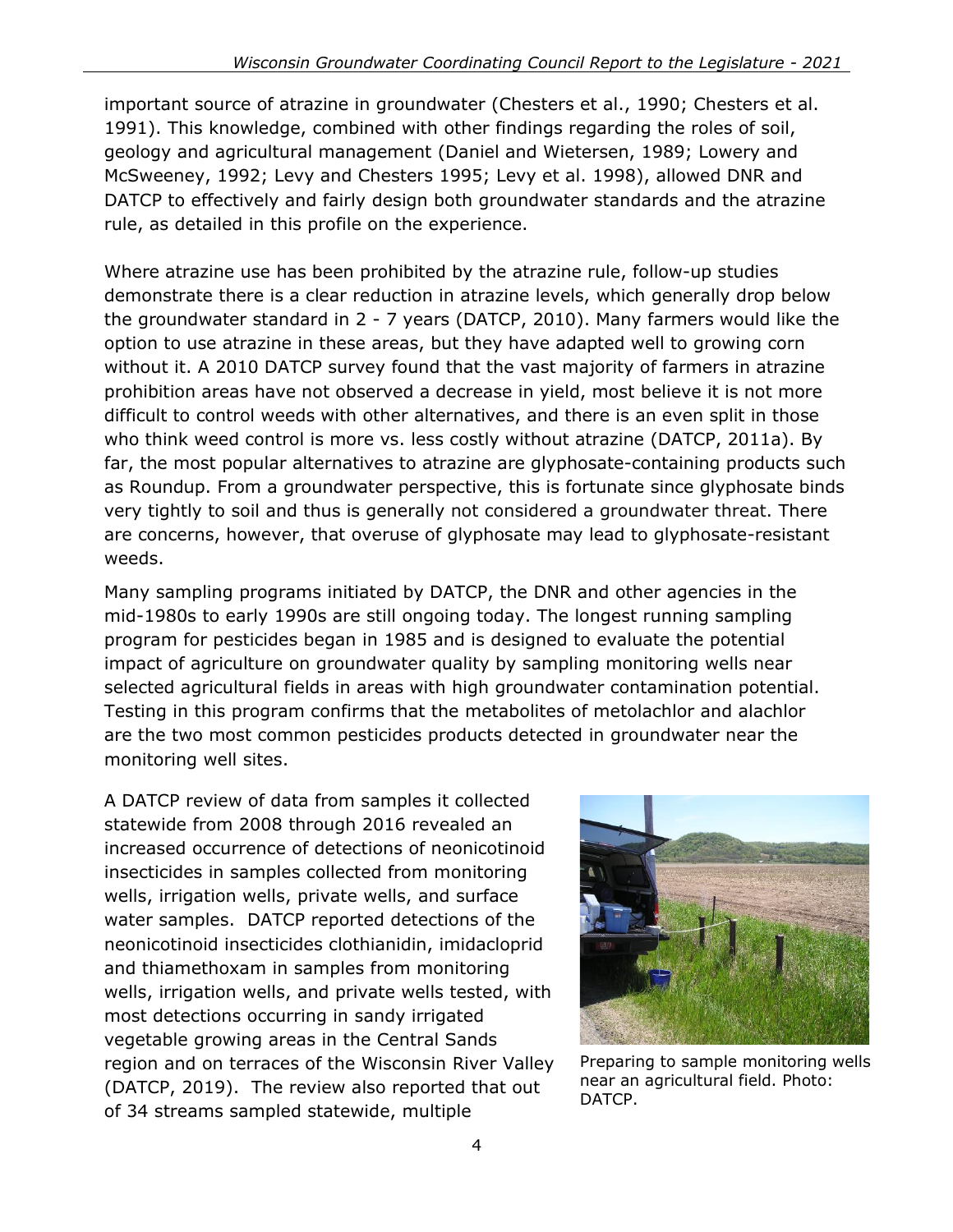detections of imidacloprid and thiamethoxam were reported year-round in two streams also located within the Central Sands region. Concentrations of total neonicotinoids detected in these streams pose significant concerns for aquatic invertebrates and other non-target aquatic species present in the streams. The report detailing the findings of DATCP's review was shared with U.S. EPA as they continue to evaluate the role that these compounds may have in declining pollinator populations nationwide.

Another study that has been repeated annually since 1995 focuses on re-sampling wells that once previously exceeded a pesticide standard. Over 160 wells have been sampled multiple times in this program, and over time, atrazine levels have been shown to decline in about 80% of the wells (DATCP, 2010). Many of these wells are located in what are now atrazine prohibition areas and the declines are likely the direct result of restrictions placed on the use of this pesticide in these areas.

DATCP has also conducted a statewide, statistically designed survey of agricultural chemicals in Wisconsin groundwater five times since the early 1990s (1994, 1996, 2001, 2007 and 2016). In 2016, nearly four hundred samples from private drinking water wells were analyzed for 101 pesticide compounds, including 70 herbicides, 26 insecticides, 4 fungicides and 1 pesticide safener. Health standards have been established for 27 of the compounds analyzed. In addition to capturing the current picture of agricultural chemicals in groundwater, this series of studies relates these findings to land use and compares results of the 2016 survey to those of previous surveys. The final report of the results of the 2016 survey was published in early 2017 (DATCP 2017).

## **Future Work**

DATCP began oversight of a Stipulated Agreement and Special Order between DATCP and Bayer CropScience (BCS) related to the limited use of the BCS pesticide isoxaflutole in Wisconsin. Isoxaflutole is a relatively new corn herbicide that has a high likelihood of leaching to groundwater. The agreement allows for use on corn grown in just 12 counties (Columbia, Dane, Dodge, Fond du Lac, Grant, Green, Jefferson, Lafayette, Rock, Sauk, Walworth and Waukesha) while BCS performs specific studies over five years that are intended to clarify the potential for surface or groundwater impacts. Throughout the study, BCS will monitor surface water and tile drainage sites that receive isoxaflutole applications. They will also monitor groundwater at eight groundwater monitoring sites that receive three applications of the pesticide over the 5-year study period.

Further development of health standards and laboratory methods is of paramount importance for keeping pace with the evolving use of agricultural chemicals to ensure that the agricultural success that is so crucial for our state is fairly balanced with the protection of groundwater and human health.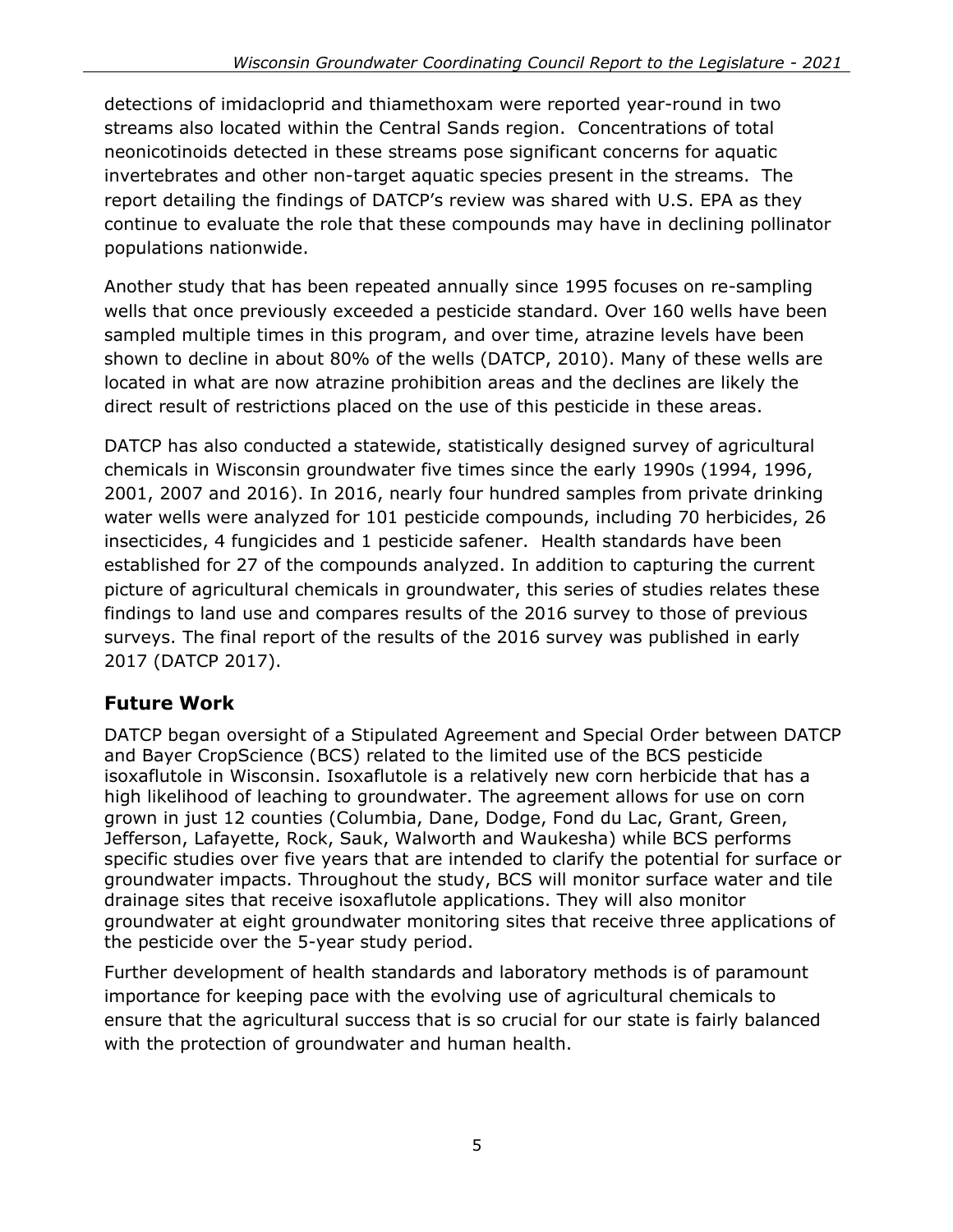#### **Update on Groundwater Standards for Pesticides**

The DNR is currently in rulemaking (DG-15-19) to potentially add new groundwater quality standards in ch. NR 140 for the "Cycle 10" pesticides and pesticide metabolites. Groundwater standards are being proposed for the eight Cycle 10 herbicides and herbicide metabolites: Isoxaflutole, Isoxaflutole DKN (Diketonitrile) metabolite, Isoxaflutole BA (Benzoic Acid) metabolite, Glyphosate, Glyphosate AMPA (Aminomethylphosphonic Acid) metabolite, Thiencarbazone-methyl, Sulfentrazone and Dacthal TPA (Tetrachloroterephthalic Acid) & MTP (Monomethyl Tetrachloroterephthalic Acid) degradates, and for 3 Cycle 10 neonicotinoid insecticides: Thiamethoxam, Imidacloprid and Clothianidin.

Rulemaking (DG-25-20) is also now underway to establish the DHS recommended groundwater quality standards for the "Cycle 11" pesticides in ch. NR 140. The Cycle 11 pesticides includes, four herbicides: Flumetsulam, Fomesafen, Hexazinone and Saflufenacil, one insecticide, Chlorantraniliprole, and one fungicide, Metalaxyl.

### **Further Reading**

[DHS resources for](https://www.dhs.wisconsin.gov/water/index.htm) contaminants in drinking water DNR overview [of pesticides](https://dnr.wi.gov/files/PDF/pubs/DG/DG0007.pdf) in drinking water wells DATCP [water quality reports](https://datcp.wi.gov/Pages/Programs_Services/GroundwaterReports.aspx)

## **References**

Agopian, A. J. et al. 2012. Maternal residential atrazine exposure and risk for choanal atresia and stenosis in offspring. Journal of Pediatrics, 162(3):581-586. Available at <https://www.ncbi.nlm.nih.gov/pmc/articles/PMC4105141/>

Agopian, A. J. et al. 2013. Case-control study of maternal residential atrazine exposure and male genital malformations. American Journal of Pediatrics, 161(5):977-982.

ATSDR. 2003. Toxicological Profile for Atrazine. U.S. Department of Health and Human Services, Agency for Toxic Substances and Disease Registry. Available at [http://digicoll.library.wisc.edu/cgi-bin/EcoNatRes/EcoNatRes](http://digicoll.library.wisc.edu/cgi-bin/EcoNatRes/EcoNatRes-idx?id=EcoNatRes.ChestersSources)[idx?id=EcoNatRes.ChestersSources](http://digicoll.library.wisc.edu/cgi-bin/EcoNatRes/EcoNatRes-idx?id=EcoNatRes.ChestersSources)

Chesters, G., G. V. Simsiman, R. N. Fathulla, B. J. Alhajjar, R. F. Harris, J. M. Harkin, J. Levy. 1990. Degradation of atrazine, alachlor, metolachlor in soils and aquifer materials. Wisconsin groundwater management practice monitoring project, DNR-047. Available at [http://digicoll.library.wisc.edu/cgi-bin/EcoNatRes/EcoNatRes](http://digicoll.library.wisc.edu/cgi-bin/EcoNatRes/EcoNatRes-idx?id=EcoNatRes.ChestersDegradation)[idx?id=EcoNatRes.ChestersDegradation](http://digicoll.library.wisc.edu/cgi-bin/EcoNatRes/EcoNatRes-idx?id=EcoNatRes.ChestersDegradation)

Chesters, G., J. Levy, D. P. Gustafson, H. W. Read, G. V. Simsiman, D. C. Liposcak, Y. Xiang. Sources and extent of atrazine contamination of groundwater at Grade A dairy farms in Dane County, WI. Wisconsin groundwater management practice monitoring project, DNR-065. Available at [http://digicoll.library.wisc.edu/cgi](http://digicoll.library.wisc.edu/cgi-bin/EcoNatRes/EcoNatRes-idx?id=EcoNatRes.ChestersSources)[bin/EcoNatRes/EcoNatRes-idx?id=EcoNatRes.ChestersSources](http://digicoll.library.wisc.edu/cgi-bin/EcoNatRes/EcoNatRes-idx?id=EcoNatRes.ChestersSources)

Cowell, S. E. and LeMasters G. S. 1992. Follow up to the grade A dairy farm well water quality survey. Wisconsin groundwater management practice monitoring project, DNR070. Available at [http://digicoll.library.wisc.edu/cgi-bin/EcoNatRes/EcoNatRes](http://digicoll.library.wisc.edu/cgi-bin/EcoNatRes/EcoNatRes-idx?id=EcoNatRes.CowellFollow)[idx?id=EcoNatRes.CowellFollow](http://digicoll.library.wisc.edu/cgi-bin/EcoNatRes/EcoNatRes-idx?id=EcoNatRes.CowellFollow)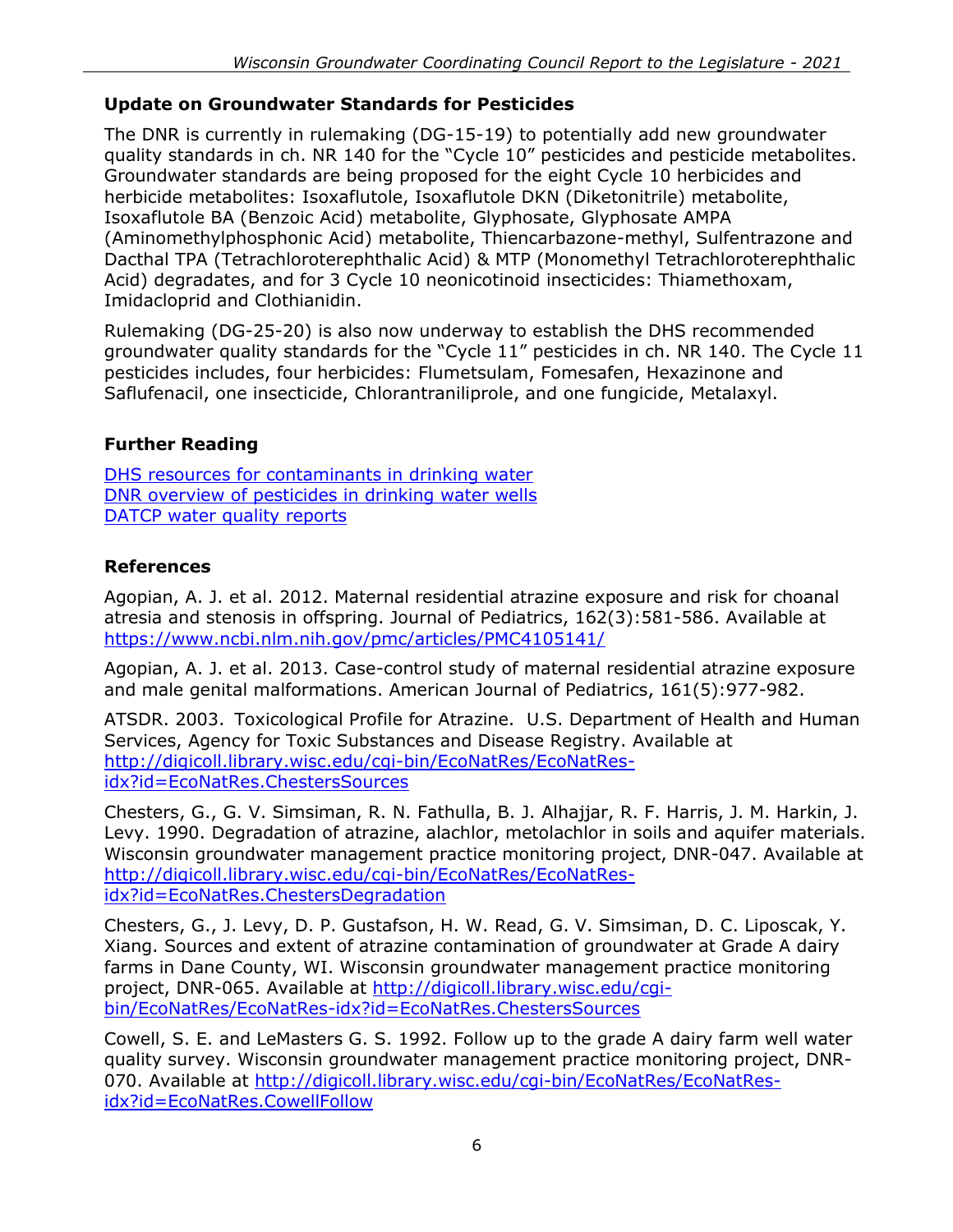Cragin, L. A. et al. 2011. Menstrual cycle characteristics and reproductive hormone levels in women exposed to atrazine in drinking water. Environmental Research, 111(8):1293-301.

Daniel, T. and R. Wietersen. 1989. Effect of soil type on atrazine and alachlor movement through the unsaturated zone. Wisconsin groundwater management practice monitoring project, DNR-062. Available at [http://digicoll.library.wisc.edu/cgi](http://digicoll.library.wisc.edu/cgi-bin/EcoNatRes/EcoNatRes-idx?id=EcoNatRes.DanielEffect)[bin/EcoNatRes/EcoNatRes-idx?id=EcoNatRes.DanielEffect](http://digicoll.library.wisc.edu/cgi-bin/EcoNatRes/EcoNatRes-idx?id=EcoNatRes.DanielEffect)

DATCP, 2008. Groundwater Quality: Agricultural Chemicals in Wisconsin Groundwater. Wisconsin Department of Agriculture, Trade and Consumer Protection, Environmental Quality Section, ARM Pub 180. 22 pp. Available via email request at [datcppublicrecords@wi.gov](mailto:datcppublicrecords@wi.gov) or at

[https://datcp.wi.gov/Pages/Programs\\_Services/GroundwaterReports.aspx](https://datcp.wi.gov/Pages/Programs_Services/GroundwaterReports.aspx)

DATCP, 2010. Fifteen years of the DATCP exceedance well survey. Wisconsin Department of Agriculture, Trade and Consumer Protection. Available via email request at [datcppublicrecords@wi.gov](mailto:datcppublicrecords@wi.gov)

DATCP. 2011a. Final report on the 2010 Survey of Weed Management Practices in Wisconsin's Atrazine Prohibition Areas. Wisconsin Department of Agriculture, Trade and Consumer Protection, ARM Pub 215. Available via email request at [datcppublicrecords@wi.gov](mailto:datcppublicrecords@wi.gov)

DATCP, 2017. Wisconsin Groundwater Quality: Agricultural Chemicals in Wisconsin Groundwater. Wisconsin Department of Agriculture, Trade and Consumer Protection, Environmental Quality Section, ARM Pub 264. 26 pp. Available via email request at [datcppublicrecords@wi.gov](mailto:datcppublicrecords@wi.gov) or at

[https://datcp.wi.gov/Pages/Programs\\_Services/GroundwaterReports.aspx](https://datcp.wi.gov/Pages/Programs_Services/GroundwaterReports.aspx)

DATCP, 2019. Neonicotinoid Pesticides in Wisconsin Groundwater and Surface Water. Wisconsin Department of Agriculture, Trade and Consumer Protection, Environmental Quality Unit, ARM Pub

315. 49 pp. Available via email request at [datcppublicrecords@wi.gov](mailto:datcppublicrecords@wi.gov) or at [https://datcp.wi.gov/Pages/Programs\\_Services/GroundwaterReports.aspx](https://datcp.wi.gov/Pages/Programs_Services/GroundwaterReports.aspx)

EPA, 1995. Reregistration Eligibility Decision (RED) Metolachlor. EPA 738-R-95-006. April 1995. Available at

<https://archive.epa.gov/pesticides/reregistration/web/pdf/0001.pdf>

EPA, 2006. Acetochlor. Revised HED Chapter of the Tolerance Reassessment Eligibility Decision (TRED) Document. March 2006.

Hayes, T., K. Hason, M. Tsui, A. Hoang, C. Haeffele, A. Vonk. 2002. Feminization of male frogs in the wild. Nature, 419:895-896.

Hayes, T., K. Hason, M. Tsui, A. Hoang, C. Haeffele, A. Vonk. 2003. Atrazine-induced hermaphroditism at 0.1 PPB in American Leopard Frogs (Rana pipiens): laboratory and field evidence. Environmental Health Perspectives, 111:568-575. Available at <https://www.ncbi.nlm.nih.gov/pmc/articles/PMC1241446/>

Hayes, T. B., et al. 2006. Pesticide mixtures, endocrine disruption, and amphibian declines: are we underestimating the impact? Environmental Health Perspectives, 114(suppl 1):40-50. Available at

<https://www.ncbi.nlm.nih.gov/pmc/articles/PMC1874187/>